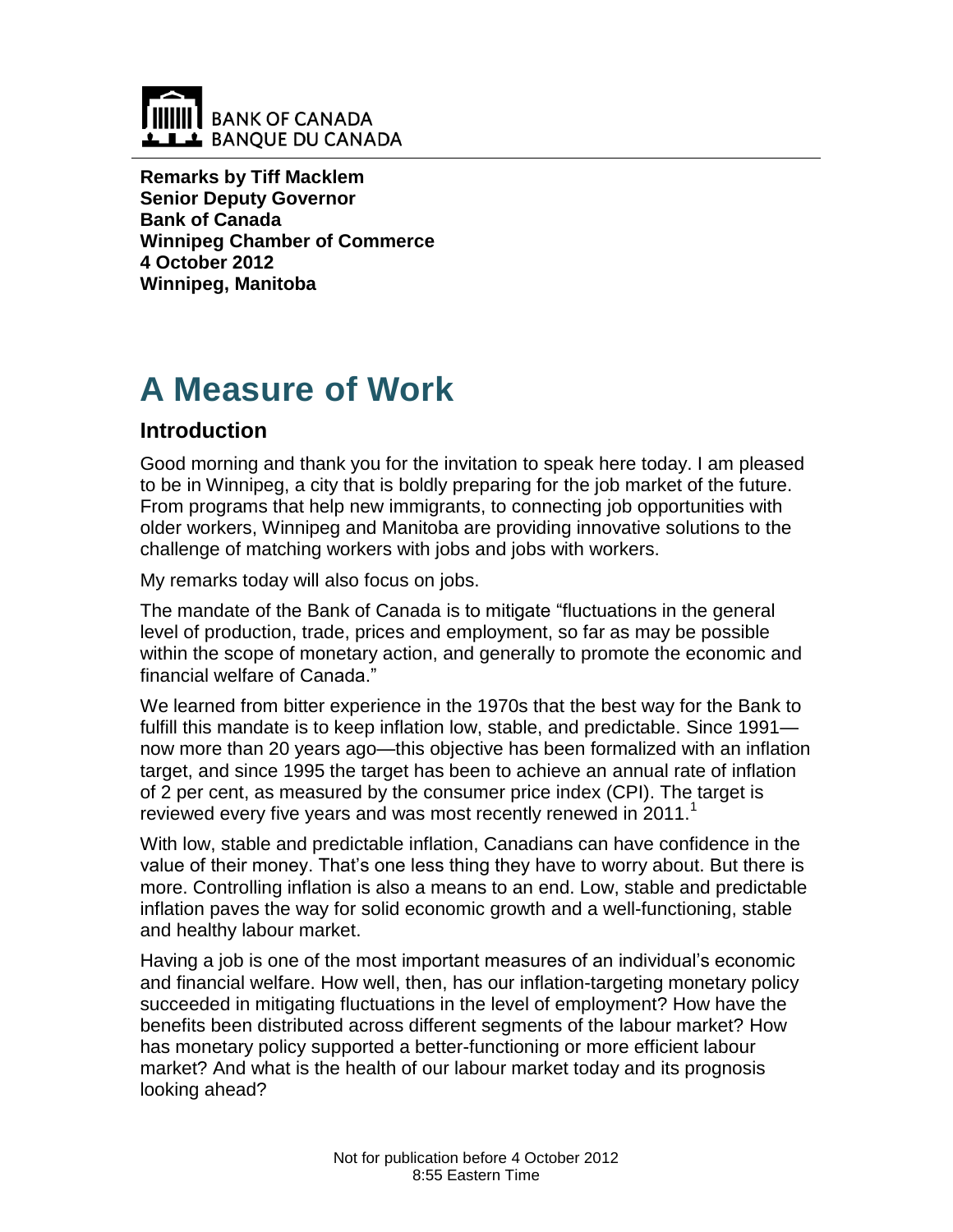I am going to address these questions in three parts. In Part 1, I will scan back over the past four decades, comparing labour market performance in Canada before and after the introduction of inflation targeting. In Part 2, I will focus on labour market outcomes through the most recent cycle of recession and recovery. And in Part 3, I will comment on the challenges and opportunities that lie ahead.

## **Labour Markets Before and After Inflation Targeting**

A picture of inflation is worth a thousand words. As depicted in **Chart 1**, the change in the behaviour of inflation since the adoption of inflation targeting is stark. Both the average level and the variability of inflation have fallen dramatically.<sup>2</sup> Since 1991, inflation in Canada has averaged 2 per cent, as measured by the CPI, and its standard deviation has fallen by roughly two-thirds, compared with the 1970s and 1980s (**Table 1**).



#### **Chart 1: Over the past 20 years, inflation has averaged 2 per cent**

This low, stable and predictable inflation has been associated with more stable economic growth in Canada and lower and less-variable unemployment. The average rate of unemployment has fallen, and fluctuations in unemployment as measured by its standard deviation have been reduced by about one-third.

Importantly, more stable growth since we began inflation targeting has reduced the cyclical fluctuations in unemployment for workers in all age and educational categories. Moreover, fortuitously, the most vulnerable workers have benefited the most (**Table 2**). Unemployment rates for younger workers and those with less education are typically more variable than those for well-educated prime-age workers. And it is these same groups that have experienced the largest decline in variability with the adoption of inflation targeting. So the benefits of greater stability have been shared across the workforce, and workers with the largest fluctuations have seen the greatest improvement.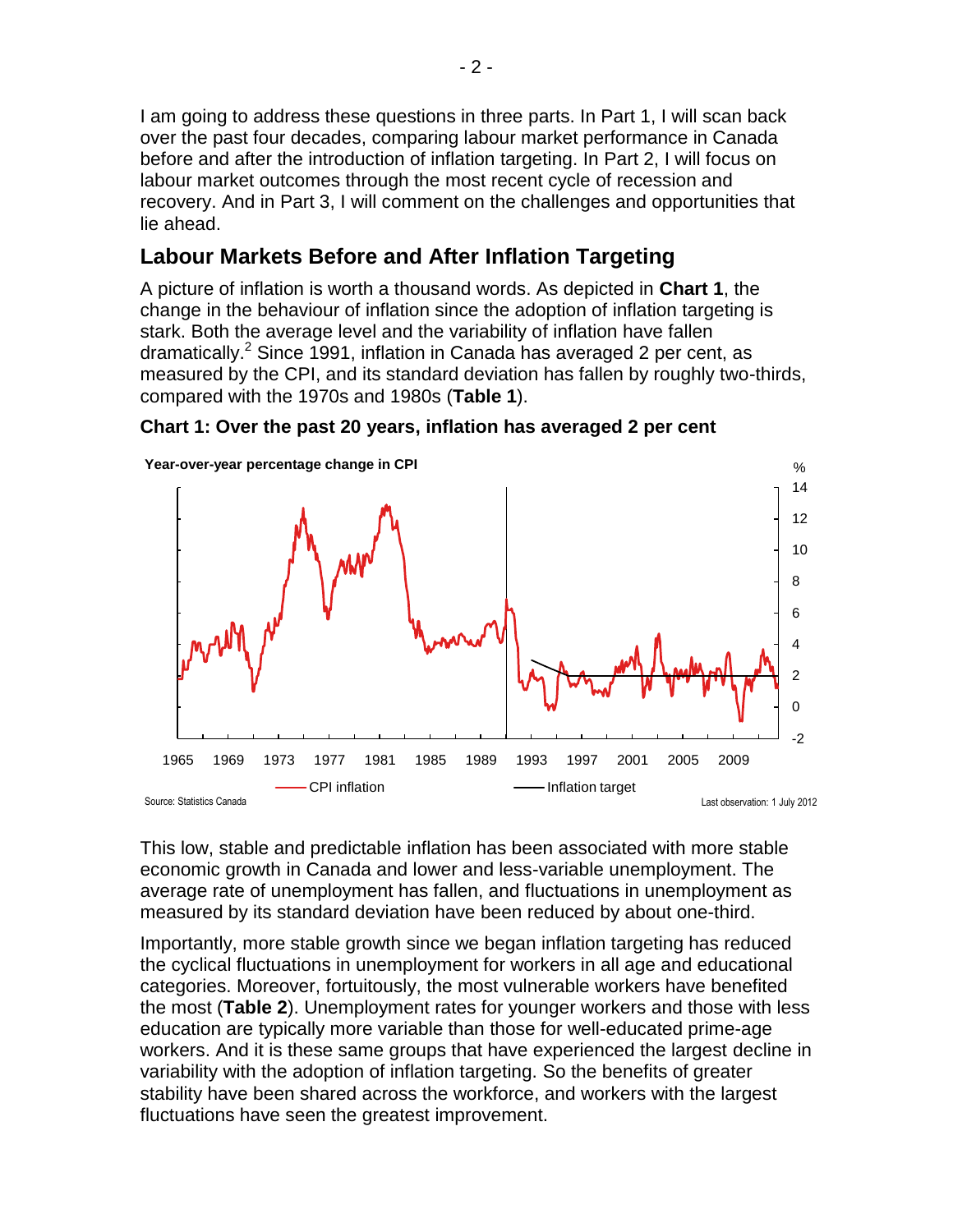|                                     | Average (%)             |                        |                        | <b>Standard deviation</b> |                        |                        |
|-------------------------------------|-------------------------|------------------------|------------------------|---------------------------|------------------------|------------------------|
|                                     | 1975M1<br>to<br>1990M12 | 1991M1<br>to<br>2012M7 | 1995M1<br>to<br>2012M7 | 1975M1<br>to<br>1990M12   | 1991M1<br>to<br>2012M7 | 1995M1<br>to<br>2012M7 |
| CPI: 12-month increase <sup>a</sup> | 7.1                     | 2.0                    | 2.0                    | 2.9                       | 1.2                    | 0.9                    |
| Real GDP growth <sup>b</sup>        | 3.0                     | 2.5                    | 2.6                    | 3.6                       | 2.6                    | 2.5                    |
| Unemployment rate <sup>c</sup>      | 8.9                     | 8.2                    | 7.6                    | 1.7                       | 1.6                    | 1.1                    |
| 3-month interest rate <sup>d</sup>  | 10.9                    | 4.1                    | 3.5                    | 3.0                       | 2.1                    | 1.8                    |
| 10-year interest rate <sup>e</sup>  | 10.7                    | 5.5                    | 4.8                    | 2.0                       | 2.0                    | 1.5                    |

#### **Table 1: Canada's economic performance, 1975-2012**

a. Year-over-year percentage change in total CPI

b. Annualized quarter-over-quarter growth rate for quarters within time period, ending 2012Q1

c. Unemployment data start in 1976M1, owing to the introduction of a new labour force survey at that time.

d. The 3-month interest rate refers to the 3-month prime corporate rate from Statistics Canada (Series v121812, Table 176-0041).

e. Owing to data availability, the 10-year interest rate refers to the over 10-year government bond yield prior to June 1982 (Statistics Canada, Series v121758, Table 176-0041); and after June 1982, it is based on the 10-year government bond yield from Statistics Canada (Series

v121790, Table 176-0041).

Source: Statistics Canada

#### **Table 2: Unemployment has been less volatile with inflation targeting**

|                  |                             | Unemployment rate-standard deviation |                     |                     |
|------------------|-----------------------------|--------------------------------------|---------------------|---------------------|
|                  |                             | 1976M1 to<br>1990M12                 | 1991M1 to<br>2012M7 | 1995M1 to<br>2012M7 |
| <b>Education</b> | Less than high school       | 2.2                                  | 1.7                 | 1.4                 |
|                  | High school                 | 2.0                                  | 1.5                 | 1.0                 |
|                  | Some college                | 1.5                                  | 1.6                 | 1.2                 |
|                  | Bachelor's degree or higher | 0.9                                  | 0.6                 | 0.6                 |
| Age              | 15-19 years                 | 2.8                                  | 1.9                 | 1.9                 |
|                  | 20-24 years                 | 2.6                                  | 2.2                 | 1.5                 |
|                  | 25-34 years                 | 1.9                                  | 2.0                 | 1.3                 |
|                  | 35-44 years                 | 1.4                                  | 1.4                 | 1.0                 |
|                  | 45-54 years                 | 1.2                                  | 1.2                 | 0.8                 |
|                  | 55+ years                   | 1.3                                  | 1.3                 | 0.9                 |

Source: Statistics Canada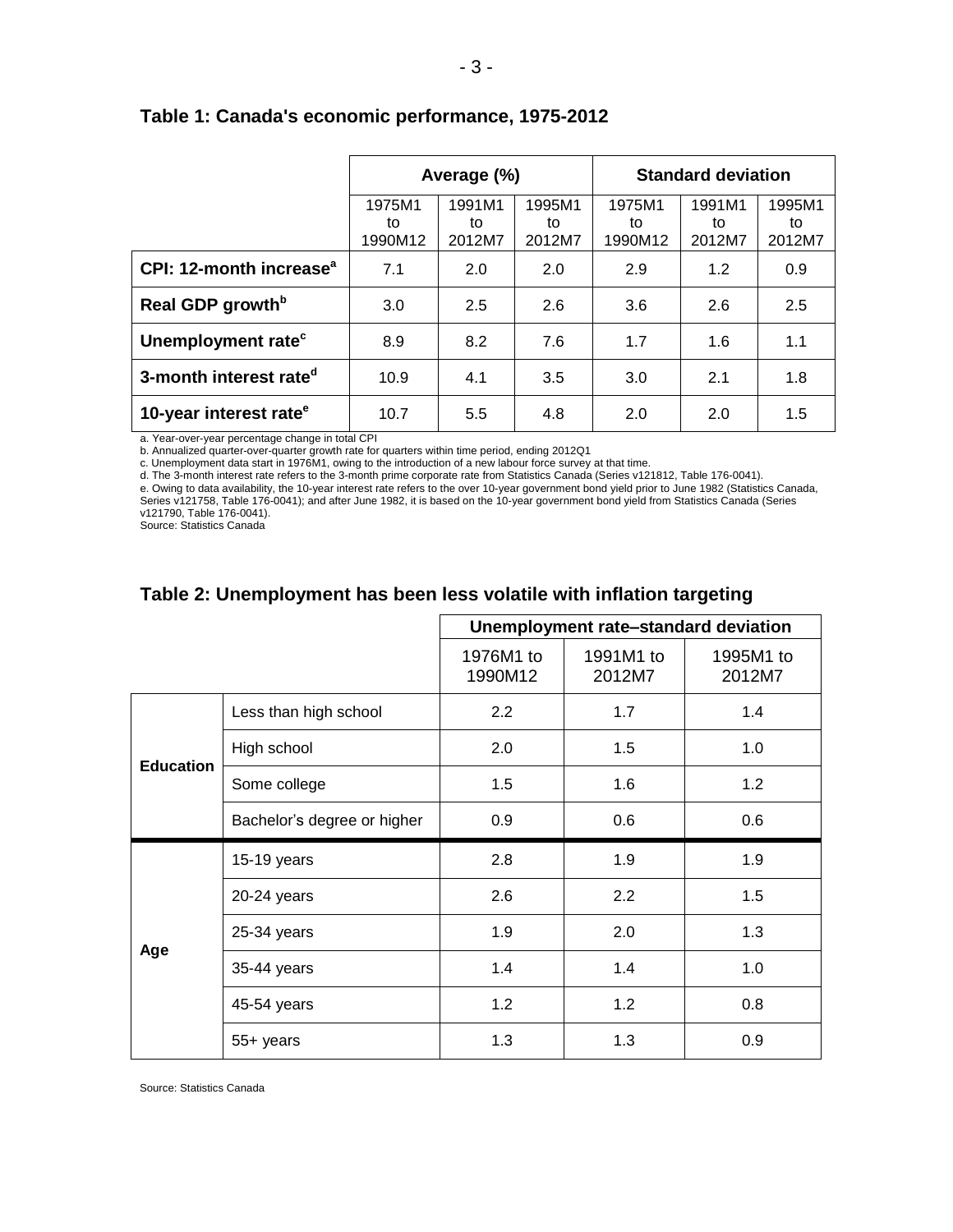Better labour market outcomes over the past 20 years have also been accompanied by improved labour market efficiency. The Beveridge Curve measures how well labour markets are matching job vacancies with workers looking for jobs (**Chart 2**).The closer the Beveridge Curve is to its origin (zero vacancies and unemployment), the more efficient the labour market. As shown, the curve in the 1980s (blue line) has a higher level of unemployment for a given level of vacancies than the curve in the 1990s and early 2000s (red line). $3$ 



**Chart 2: Labour markets have become more efficient** 

Of course, improved labour market performance reflects a broad spectrum of public policies and private sector initiatives, from employment insurance to education and training, active labour market programs, procurement practices, and licensing and residency requirements for employment.

Nonetheless, there is no doubt that better monetary policy has been an important factor. The improved inflation environment has allowed consumers and businesses to manage their finances with greater certainty about the future purchasing power of their savings and income. Interest rates have also been lower and less variable in both nominal and real terms across a range of maturities. And by working to stabilize inflation, monetary policy has helped dampen economic cycles and mitigate fluctuations in employment.

In addition, there is direct evidence that low, stable and predictable inflation has improved the efficiency of labour markets by eliminating inflation uncertainty as an important friction in wage bargaining and allowing wage changes to provide genuine signals to market participants regarding the demand for and the supply of workers.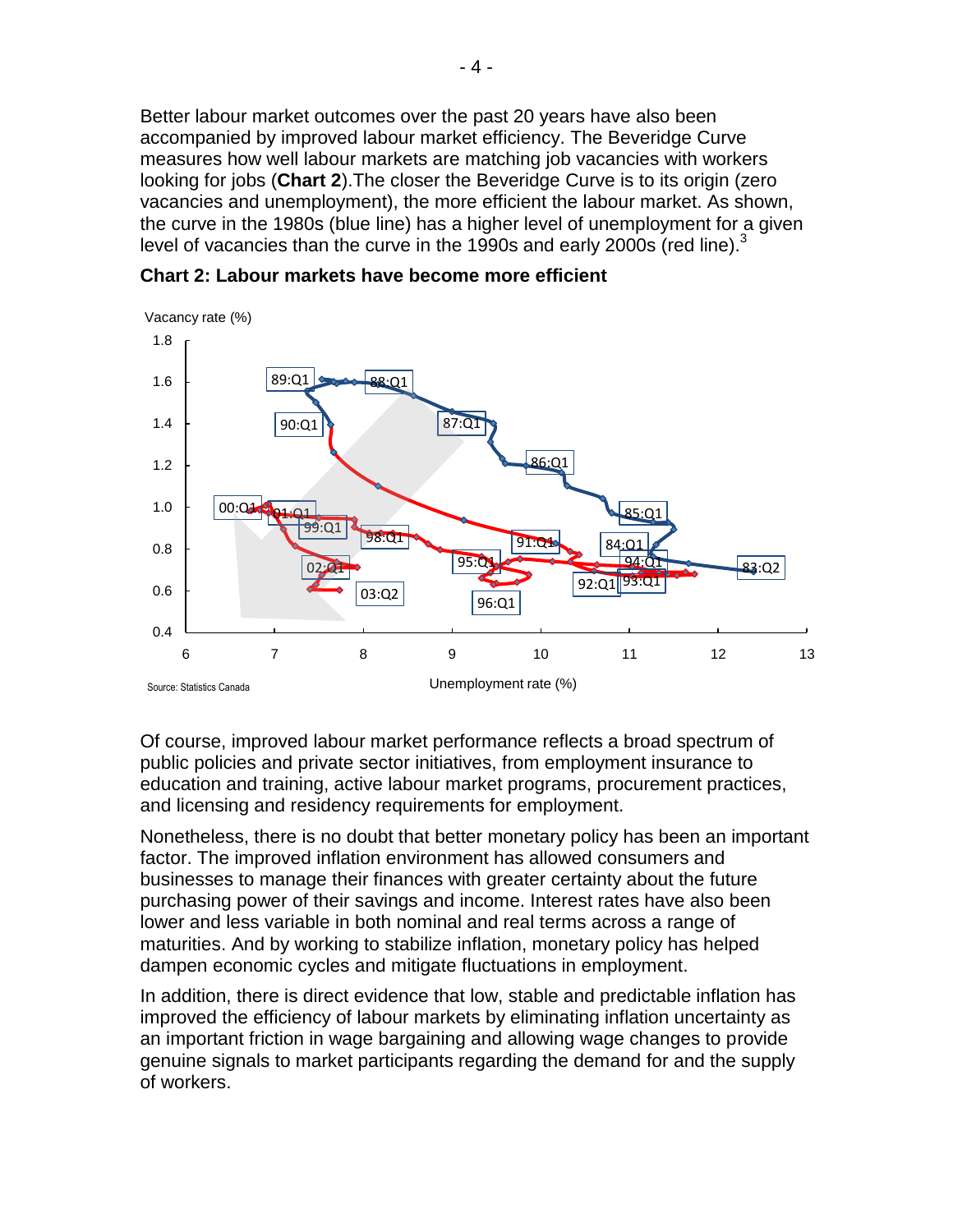As inflation has become more stable and predictable, the variability of aggregate wages has declined. The standard deviation of labour income per worker has dropped by about 45 per cent. At the same time, with less uncertainty about inflation, the distribution of wage changes has narrowed. In the unionized private sector, the standard deviation across individual wage settlements fell by about a third, improving the efficiency of the labour market and the perception of fairness around wage setting.

In addition, since 1991, the average duration of labour contracts has almost doubled, from about 20 months to 39 months, and there has been less need for cost-of-living allowances (COLAs) in wage contracts (**Chart 3**). The number of labour contracts with COLA clauses has declined from 21 per cent to less than 5 per cent.



**Chart 3: Wage agreements are longer and fewer have COLA\* clauses**

Longer contracts and less disagreement about future inflation have also meant fewer strikes. The hours lost to strikes peaked in the early-to-mid-1970s when inflation was at double-digit levels and uncertainty was high. Since then, the time lost has fallen sharply (**Chart 4**). Total hours lost to strikes fell by 66 per cent from the pre-inflation-targeting era to today. With inflation low, stable and predictable, workers and firms are spending less time and fewer resources negotiating and striking, and more time creating value and income.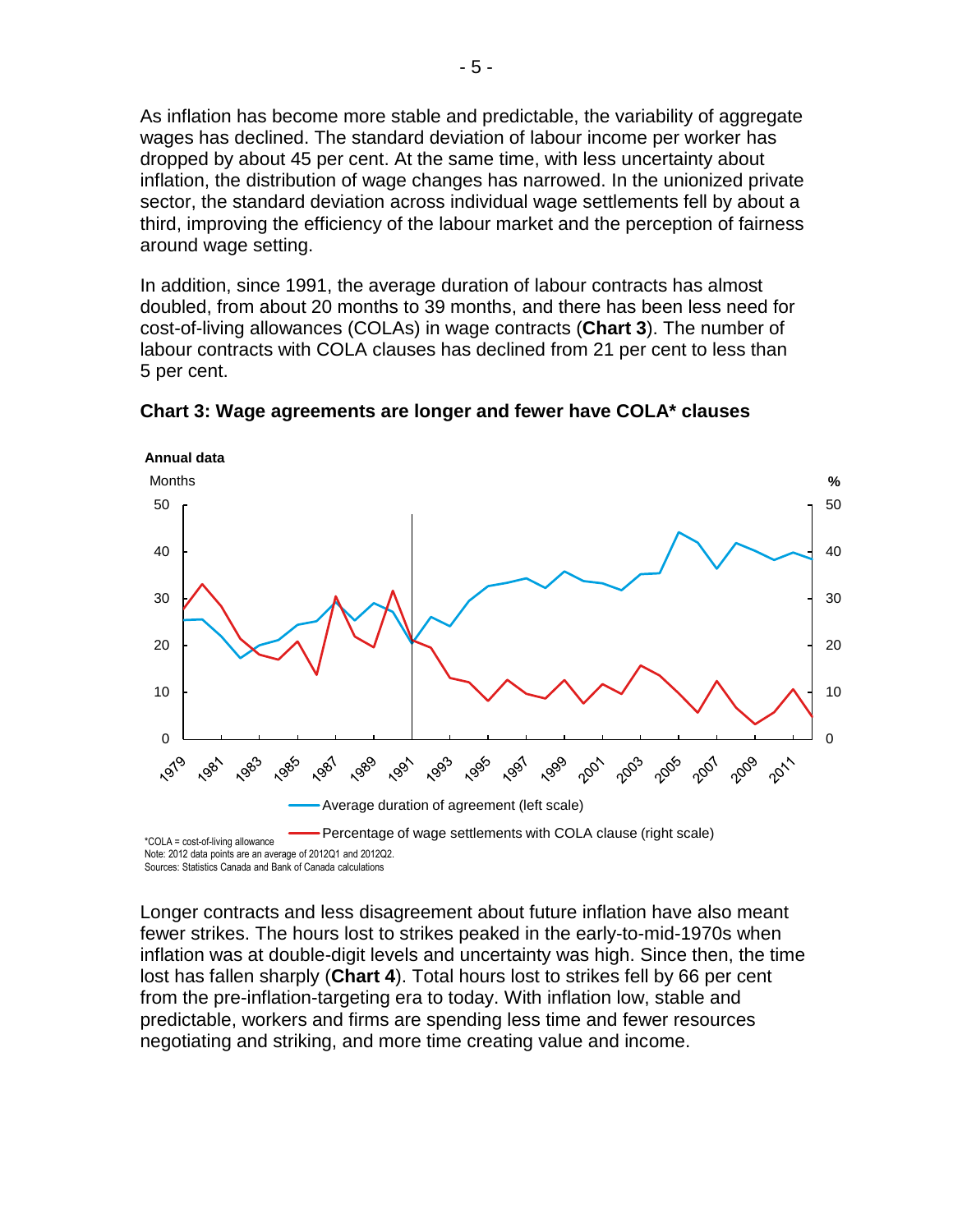

**Chart 4: Time lost due to strikes has declined dramatically**

## **Recession and Recovery**

Let's fast forward from the past 40 years to the past five. Many workers in Canada felt the severe impact of the global financial crisis that began in 2007. When the United States fell into recession, Canada was affected through trade, financial, and confidence channels. But with our well-regulated financial system, a credible monetary policy framework and a record of fiscal prudence, monetary and fiscal stimulus proved highly effective in dampening the cycle and spurring the recovery.

Employment in Canada recovered quickly from the recession compared with previous recessions or the experiences of other G-7 countries (**Chart 5**). Some 430,000 jobs were lost in Canada during the recession. All of them have since been recouped and another 339,000 have been created.

This stands in stark contrast to the situation in the United States, where 8.8 million jobs were lost and only about half have been regained (**Chart 6**). The U.S. unemployment rate currently stands close to 1 percentage point above Canada's and a full 2 percentage points higher when measured on a like-for-like basis. And more than 40 per cent of unemployed U.S. workers have been out of work for more than six months, compared with only 18 per cent of workers in Canada (**Chart 7**). Long-term unemployment is particularly worrisome because workers who are out of a job for extended periods lose valuable job skills, making them less employable and more likely to give up looking for work. Indeed, labour market participation in the United States has declined by 2.5 percentage points more than it has in Canada (**Chart 8**).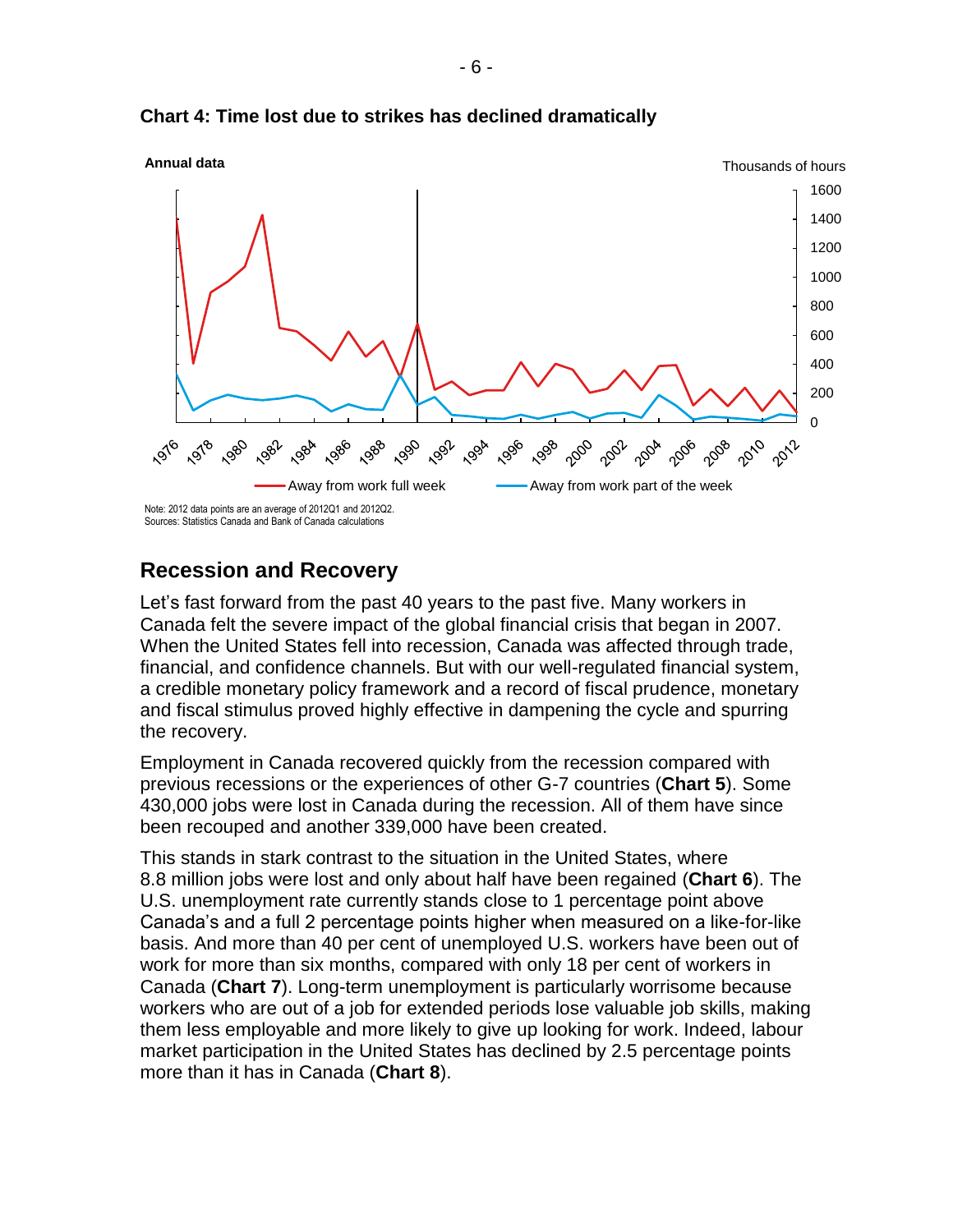

#### **Chart 5: Employment recovered faster than it did in previous recessions**

**Chart 6: Canada has more than fully recovered all jobs lost**



Sources: Statistics Canada and U.S. Bureau of Labor Statistics Last observation: August 2012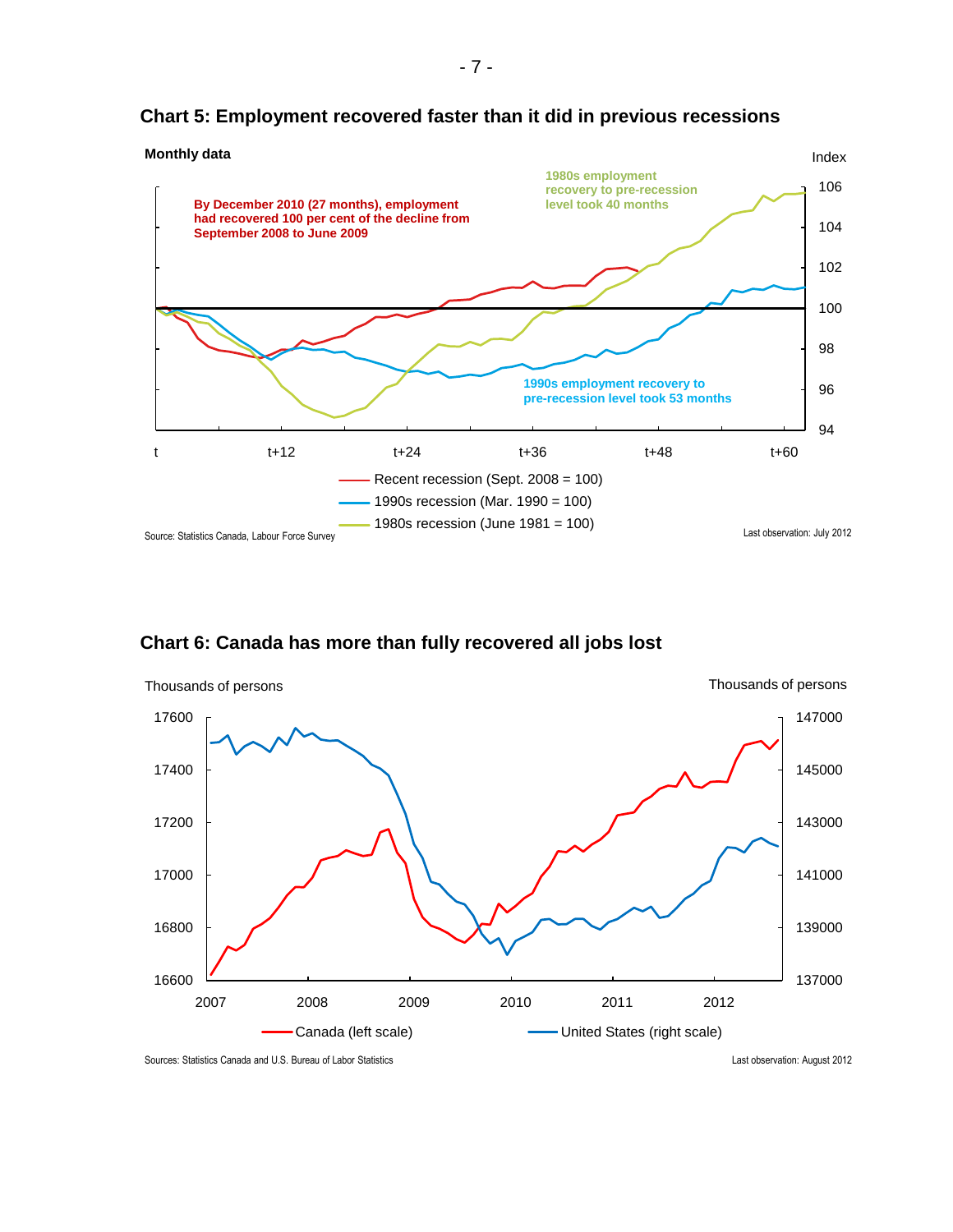



**Unemployment over 27 weeks, as a percentage of the labour force, Canada and U.S.**

#### **Chart 8: Canadian labour participation remains below peak but above U.S.**



Sources: Bank of Canada calculations, Statistics Canada and U.S. Bureau of Labor Statistics Canada and U.S. Bureau of Labor Statistics Canada canada canada canada canada canada canada canada canada canada canada canada can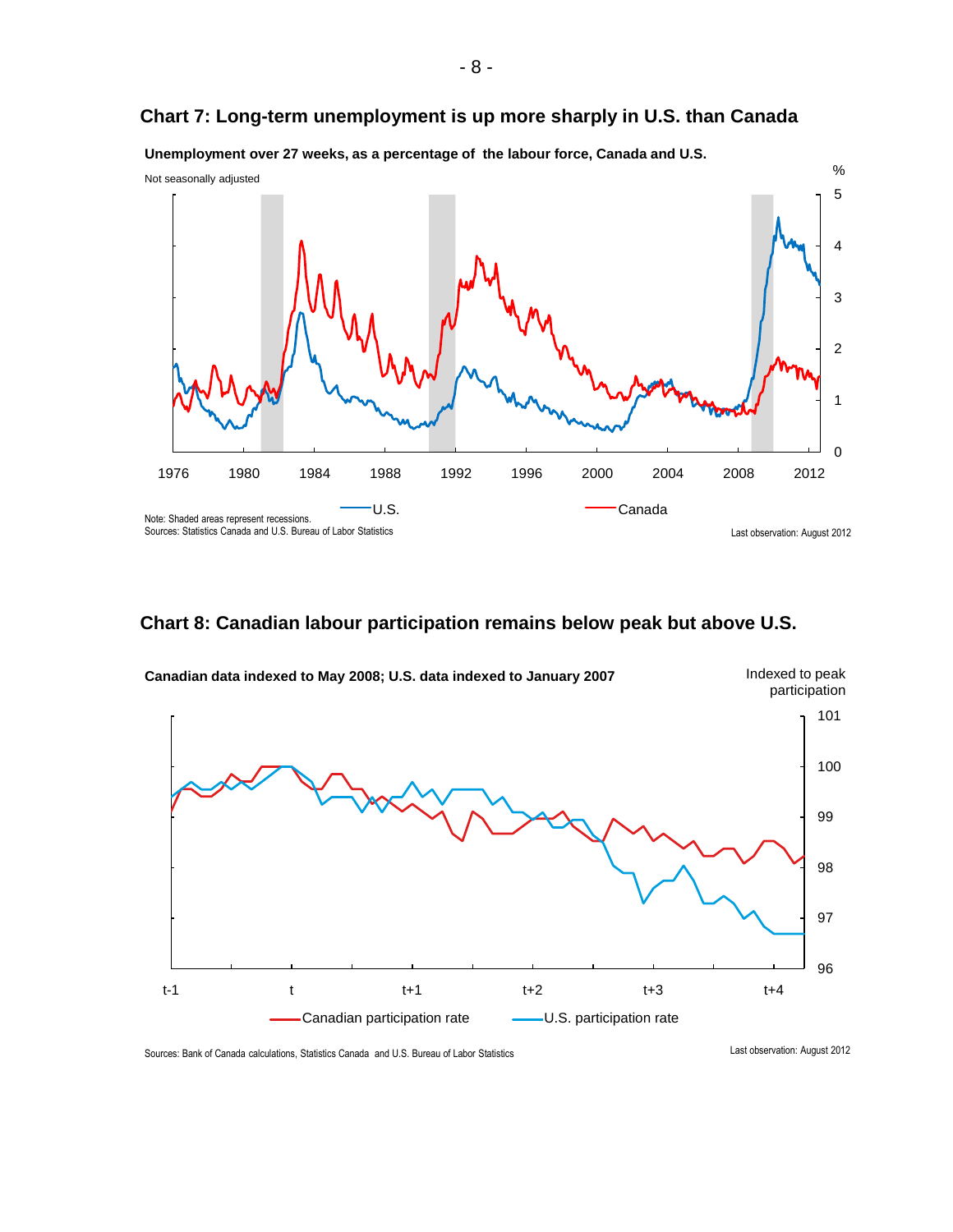Some commentators have suggested that while the Canadian economy has created more jobs, fewer manufacturing jobs and more service sector jobs have meant fewer high-paying full-time jobs. True, the share of service sector jobs has risen while manufacturing has declined. This is part of a longer-term trend. The share of employment in manufacturing has declined steadily across all advanced economies and Canada's experience is about average.

But the rest of the argument is myth. Since the trough, the vast majority of the new jobs created are full-time and in the private sector (**Chart 9**). And more than 90 per cent of them are in industries that pay average or above-average wages (**Table 3**). These new positions are in such fields as construction, utilities, health care and professional, scientific, and technical services.

Gauging the tightness of the labour market is a key element in assessing how close the economy is operating relative to its capacity, which, in turn, is an important indicator of inflationary pressures. With a relatively quick recovery in employment, much of the slack in the labour market following the 2009 recession has been taken up. Nevertheless, most indicators suggest that some slack remains (**Chart 10**).

The unemployment rate remains above its pre-crisis decade average. The duration of unemployment also remains above its pre-recession average and the number of people working part-time who would prefer to work full-time has come down only slowly. And the behaviour of wages is not pointing to generalized excess demand for labour. Wage growth has been modest (**Chart 11**).

The labour market is an important component of the Bank's assessment of the amount of excess supply in the economy. We continue to monitor the full range of labour market indicators, together with other relevant information, very closely as we seek to achieve the 2 per cent inflation target.

To the extent that the economic expansion continues and the excess supply in the economy is gradually absorbed, some modest withdrawal of the present considerable monetary policy stimulus may become appropriate, consistent with achieving the 2 per cent inflation target over the medium term. The timing and degree of any such withdrawal will be weighed carefully against domestic and global economic developments.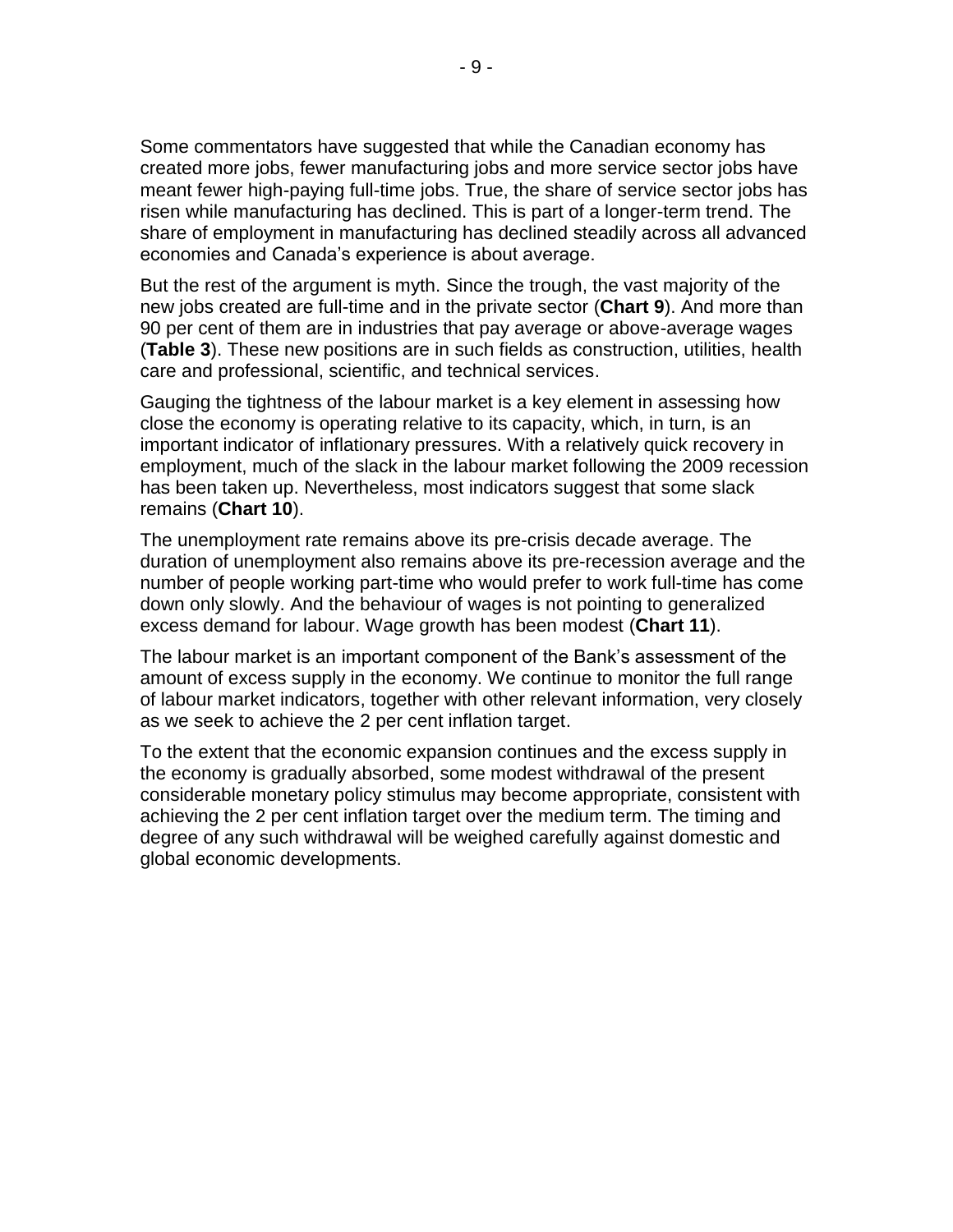|                                                          | <b>AVERAGE HOURLY WAGE</b><br>CAN <sup>\$</sup> | % OF AVERAGE HOURLY<br><b>WAGES</b> | <b>EMPLOYMENT</b><br><b>CHANGE SINCE JULY</b> |  |
|----------------------------------------------------------|-------------------------------------------------|-------------------------------------|-----------------------------------------------|--|
|                                                          | <b>AUGUST 2009 - AUGUST 2012</b>                | AUGUST 2009 - AUGUST 2012           | 2009 (000s)                                   |  |
| <b>All industries</b>                                    | 22.85                                           | 100.0                               | 770                                           |  |
| Agriculture                                              | 14.95                                           | 65.4                                | $-10$                                         |  |
| Forestry, fishing, mining,<br>quarrying, oil and gas     | 31.13                                           | 136.2                               | 57                                            |  |
| <b>Utilities</b>                                         | 33.64                                           | 147.2                               | $-5$                                          |  |
| Construction                                             | 24.50                                           | 107.2                               | 101                                           |  |
| Manufacturing                                            | 23.07                                           | 100.9                               | 56                                            |  |
| Trade                                                    | 17.22                                           | 75.3                                | $-31$                                         |  |
| Transportation and<br>warehousing                        | 22.86                                           | 100.0                               | 68                                            |  |
| Finance, insurance, real<br>estate, leasing              | 25.01                                           | 109.5                               | 13                                            |  |
| Professional, scientific<br>and technical services       | 28.58                                           | 125.1                               | 105                                           |  |
| Business, building and<br>other support services         | 17.16                                           | 75.1                                | 51                                            |  |
| <b>Educational services</b>                              | 29.16                                           | 127.6                               | 98                                            |  |
| Health care and social<br>assistance                     | 24.03                                           | 105.1                               | 206                                           |  |
| Information, culture and<br>recreation                   | 22.18                                           | 97.1                                | -9                                            |  |
| Accommodation and<br>food services                       | 13.10                                           | 57.3                                | 59                                            |  |
| Other services                                           | 19.24                                           | 84.2                                | 10                                            |  |
| Public administration                                    | 30.55                                           | 133.7                               | $\mathbf{1}$                                  |  |
| Public sector                                            | 26.96                                           | 118.0                               | 185                                           |  |
| Private sector                                           | 21.44                                           | 93.8                                | 638                                           |  |
| Self-employed                                            | N/A                                             | N/A                                 | $-54$                                         |  |
| Full-time                                                |                                                 |                                     | 708                                           |  |
| Part-time                                                |                                                 | 62                                  |                                               |  |
|                                                          |                                                 | <b>LEVEL (000S)</b>                 | % OF TOTAL                                    |  |
| Total employment change in above-average wage industries | 75                                              |                                     |                                               |  |
| Total employment change in average wage industries*      | 16                                              |                                     |                                               |  |
| Total employment change in below-average wage industries | 9                                               |                                     |                                               |  |

## **Table 3: Most new jobs pay average or above-average wages**

\*Plus or minus 1% around average

Source: Statistics Canada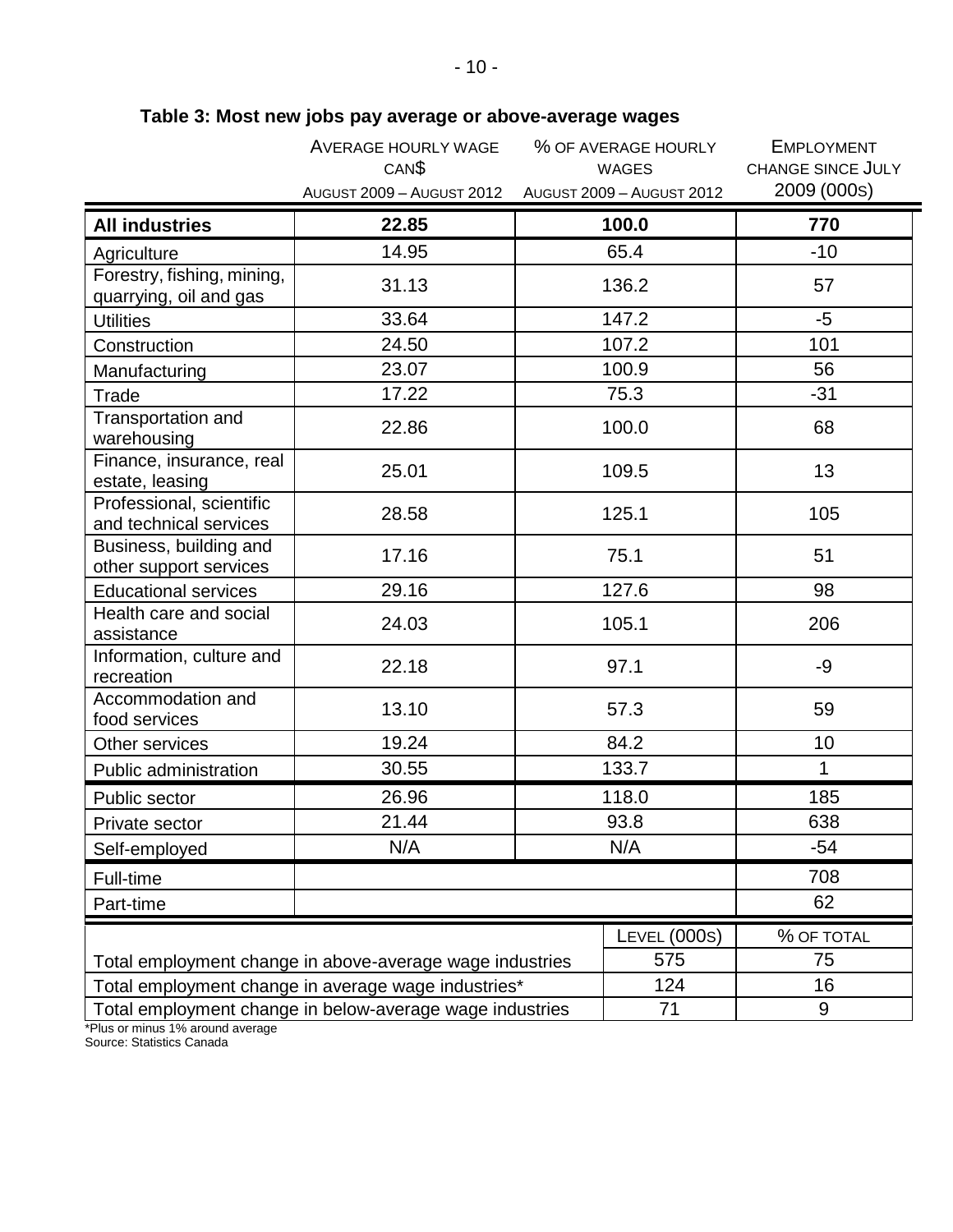

#### **Chart 9: Most new jobs are full-time paid employment in the private sector**

Note: Self-employment decreased by 54,000 during this period and is not included in the private and public employment numbers Source: Statistics Canada

Last observation: 1 August 2012

#### 20 21 22 23 24 25 26 27 28 29 30 5.0 5.5 6.0 6.5 7.0 7.5 8.0 8.5 9.0 2008 2009 2010 2011 2012  $\%$  % and the set of the set of the set of the set of the set of the set of the set of the set of the set of the set of the set of the set of the set of the set of the set of the set of the set of the set of the set of t Unemployment rate (left scale) **Involuntary part-time workers\*** (right scale) **Monthly data**

#### **Chart 10: Some slack remains in the Canadian labour market**

Note: shaded area represents the recession period based on quarterly real GDP

\*Expressed as a percentage of total part-time employment, seasonally adjusted, 12-month moving average

Source: Statistics Canada

Last observation: July 2012

- 11 -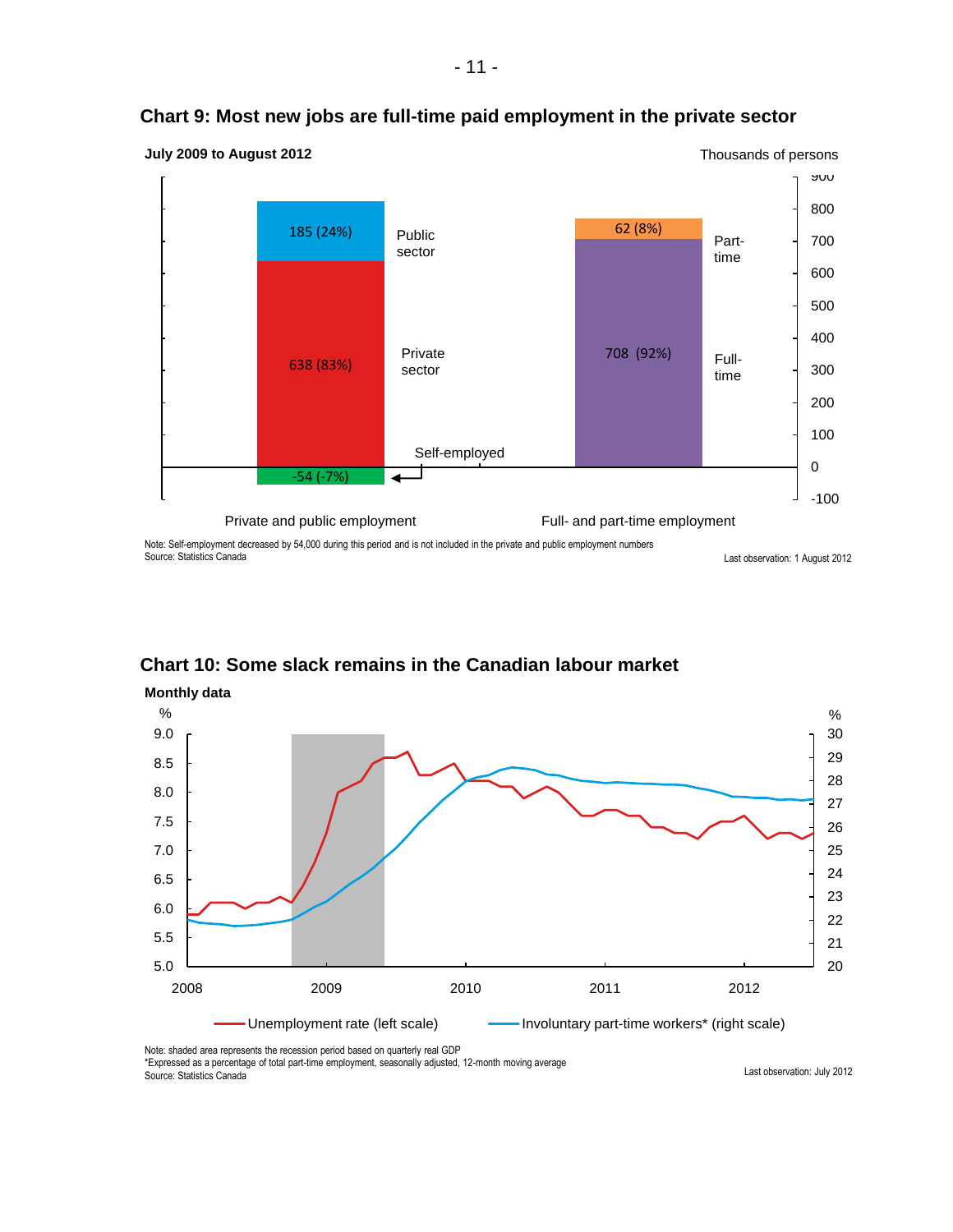#### **Chart 11: Wage growth has been modest**



**Effective annual increases in base wage rates for newly negotiated settlements**

Sources: Human Resources and Skills Development Canada and Statistics Canada Last observation: 2012Q2

## **The Future Labour Market**

In the five years since the start of the financial crisis, the most significant labour market challenge has been creating enough good jobs for workers. Over the next five years, the most important challenge is more likely to be finding enough good workers for jobs.

Even with some slack remaining in labour markets, firms are reporting—with increased frequency—difficulty in attracting suitable labour. Our own *Business Outlook Survey* indicates that labour shortages have gradually moved up across the country. And in the latest survey of small and medium-sized businesses by the Canadian Federation of Independent Business, "Shortage of skilled labour" has moved ahead of "Insufficient customer demand" as the top business constraint facing their members.<sup>4</sup>

Looking ahead, Canada's demographic trends will compound the scarcity of labour.<sup>5</sup> We are getting older, living longer and having fewer children. That means more workers retiring and fewer people to replace them. This will put upward pressure on wages and lead to adjustments to the composition and the nature of the labour force. For firms, attracting talent while retaining relevant expertise and institutional knowledge will be more challenging.

Confronting this challenge requires working on three margins: expanding the labour force; utilizing it more efficiently; and increasing labour productivity. Let me address each of these in turn.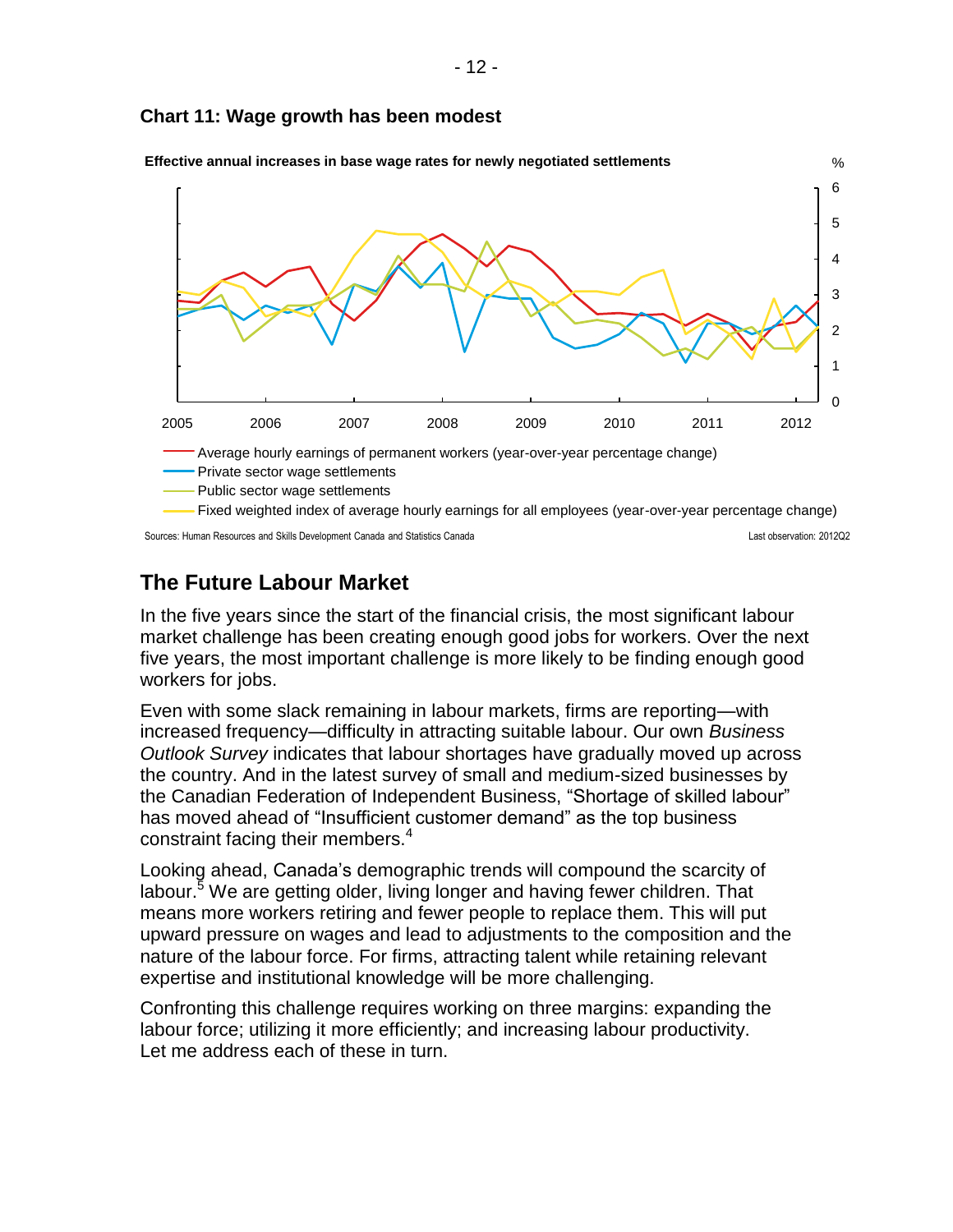Several segments of the labour force have potential for greater labour market participation. Let me highlight three.

First, older individuals may be enticed to stay longer in the workforce. Indeed, this is already happening. The labour market participation rate of workers over 50 has increased by more than 12 percentage points since 1995.

This is being facilitated by the fact that Canadians are, on average, healthier than ever and that more jobs today are knowledge-based. Corporate policies and technology that support more flexible working arrangements, together with targeted training and employment information programs, will be needed to further improve labour market access for aging workers.

On this issue, I know I'm preaching to the converted here in Manitoba. The innovative ThirdQuarter project initiated by you and your colleagues in the Manitoba Chambers of Commerce, which is helping to match employers with experienced workers over 50, is the sort of creative thinking we need to address our demographic challenges.<sup>6</sup>

Second—and this point is particularly important here in Manitoba—we must redouble our efforts to address unemployment among Aboriginal people. Their unemployment rate is above the Canadian average and their participation rate is lower. Moreover, the Aboriginal population is growing faster and has a higher proportion of young people than the overall Canadian population. Improving the access to jobs for Aboriginal people is the right thing to do for many reasons. The demographic squeeze is just one more reason. This all points to the importance of public and private initiatives to successfully launch the careers of more Aboriginal people in the workforce.

And third, immigration is critical for the growth of the labour force. Without immigration, the Canadian population would be expected to shrink over the next 50 years. And here again, Manitoba is serving as an example for others. When the federal government introduced Provincial Nominee Programs to influence the regional distribution of immigrants and allow the provinces to address local labour needs, Manitoba took the lead in using the program.<sup>7</sup> As a result, although foreign migrants to Canada are more naturally attracted to our largest urban centres, Winnipeg, and Manitoba more broadly, punch above their weight at attracting foreign migrants.

But attracting foreign migrants is only the first step. We must also tear down the barriers that keep educated and skilled immigrants from contributing to their full potential. Recent federal government initiatives to support improvements in the recognition of foreign credentials are a welcome step. Employers also have a role to play in revising their own hiring practices.

#### *Improving the Efficiency of the Labour Market*

The second margin is to get more of the labour force working.

This means ensuring that workers have the skills employers are seeking, which speaks to the importance of ongoing dialogue between industry, labour and institutions for post-secondary education.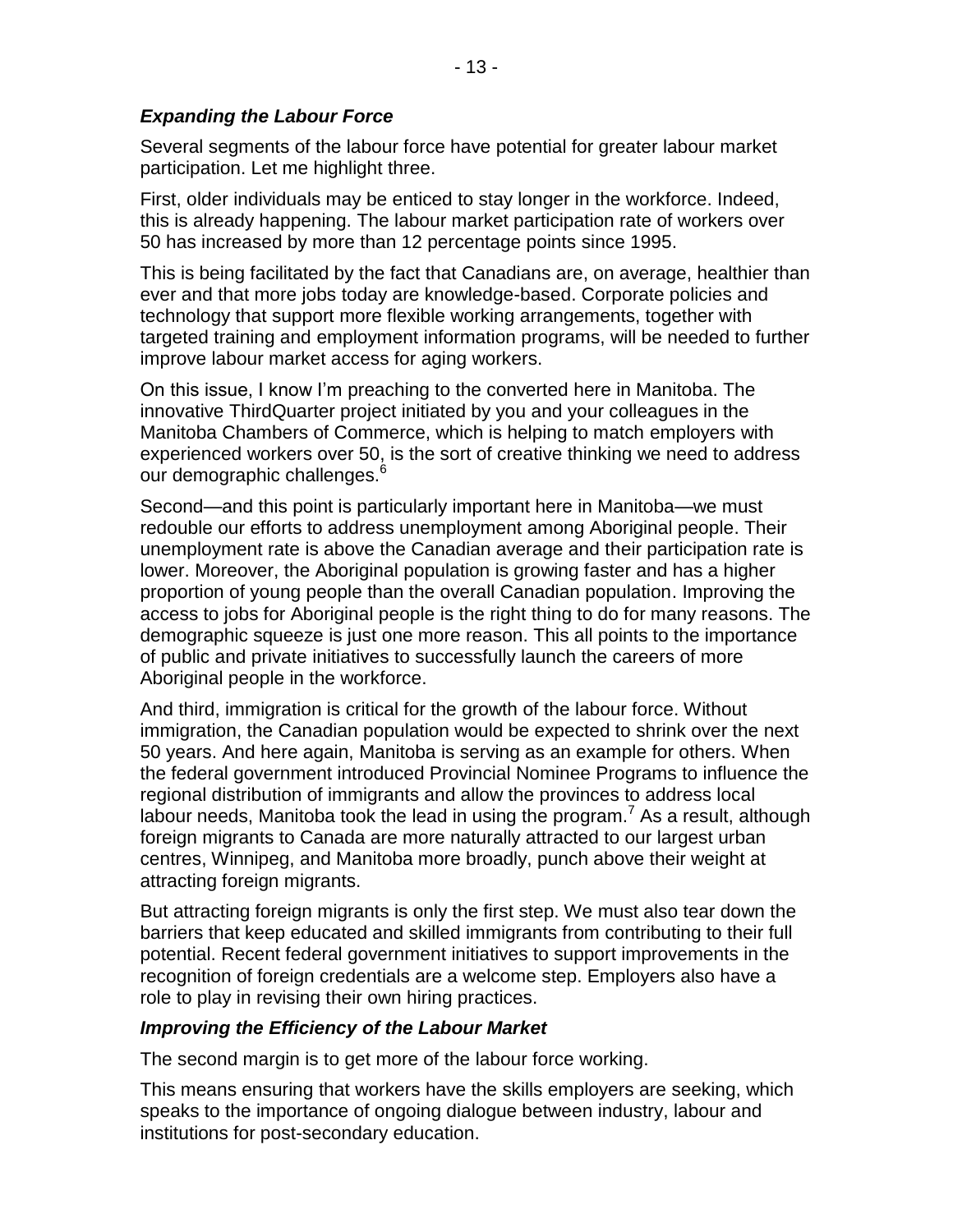It also means getting workers to where the jobs are being created. Migration has always been an important adjustment mechanism for the Canadian economy and we see signs that workers are, in fact, becoming more mobile. Recent Bank research suggests that long travel distances across Canada may not be as great a barrier to labour mobility as they once were. $8$  Over the past decade and a half, people have moved from regions with excess labour to those with the tightest labour markets, leading to the convergence of unemployment, participation and employment rates (**Chart 12**). By 2011, the gap or disparity in employment rates across the 10 provinces was at its lowest level since 1976 (as far back as data are available) and not very different from the dispersion of employment rates across the United States.

#### **Chart 12: Dispersion of employment rates within Canada and United States**



**Mean dispersion away from national average**

Last observation: 2011 Note: Data shown are average absolute dispersion of provincial employment rates away from the overall Canadian employment rate and the same for state employment rates away from the overall U.S. employment rate. Sources: Bank of Canada calculations, Statistics Canada and U.S. Bureau of Labor Statistics

Nonetheless, barriers to interprovincial migration that are not related to distance, such as differences in occupational licensing, remain an obstacle. The New West Partnership Trade Agreement could be an important step to bringing down such barriers, as could the 2009 amendments to the Agreement on Internal Trade (AIT).

#### *Improving Productivity*

The final margin is improving labour productivity. Indeed, over the longer term, productivity growth has the greatest potential to boost prosperity. Regrettably, it is also where our performance has been the worst. $9$ 

Productivity growth in Canada has ranged from disappointing to dismal. Since 2001, Canada's productivity growth has slowed to historically low rates and has languished well below U.S. rates. From 2000 to 2011, productivity growth in the Canadian business sector averaged 1 per cent annually, compared with 2.4 per cent in the United States. As a result, Canadian firms today are only 78 per cent as productive as U.S. firms.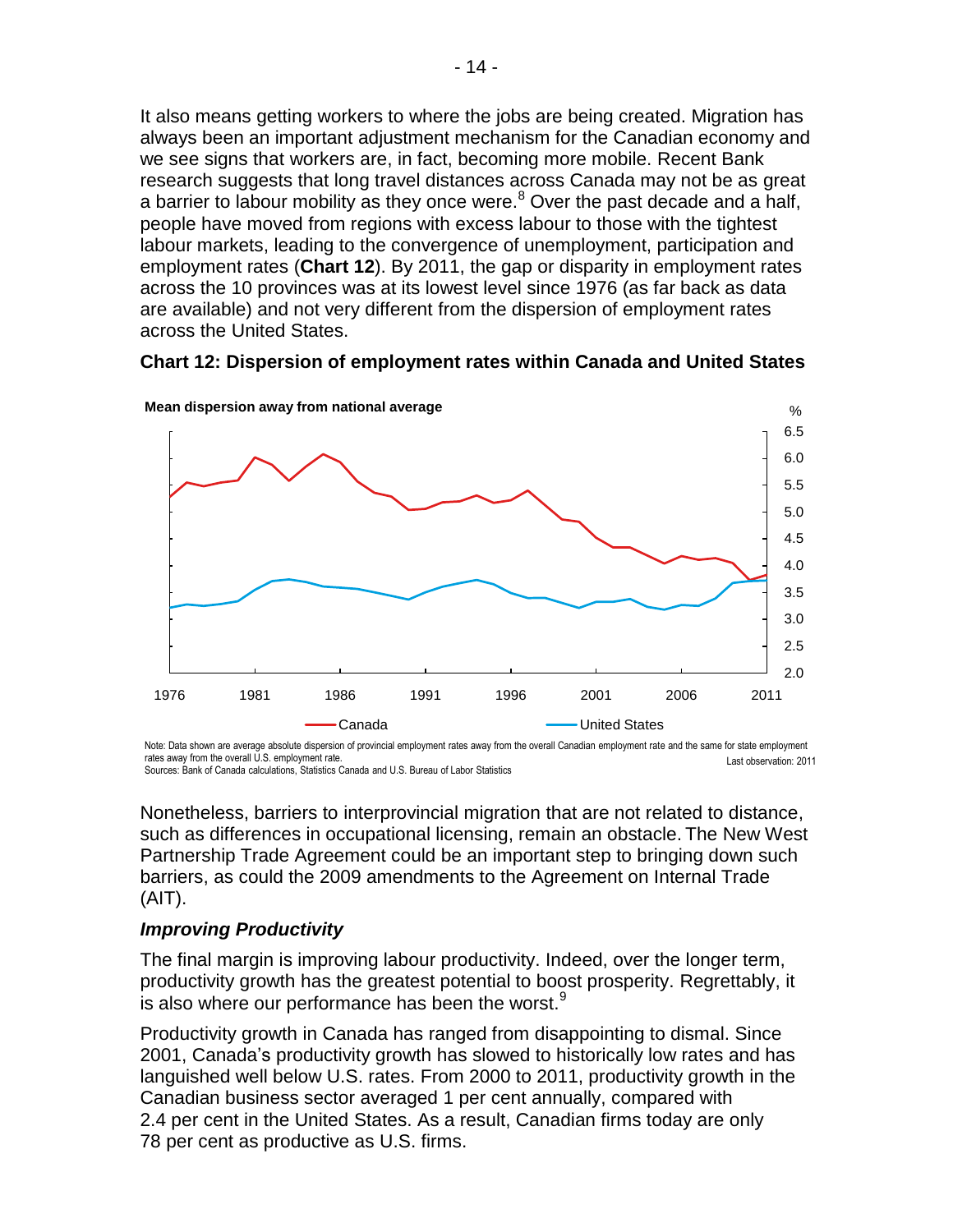While some aspects of Canada's productivity performance remain a puzzle, there are a number of clear facts that point to obvious remedies.

Workers that have more and better machinery and equipment (M&E) to work with, particularly information and communication technology (ICT), are more productive. And Canadian businesses on average invest less in M&E and ICT than their U.S. counterparts. Between 1987 and 2010, Canadian investment per worker in M&E and ICT averaged 76 per cent and 58 per cent, respectively, of that invested in the United States. By 2010, on average, Canadian workers had only about half as much M&E and ICT capital stock to work with as their U.S. counterparts.

With a persistently strong Canadian dollar, a widening competitiveness gap, low interest rates, strong balance sheets and increasing labour scarcity on the horizon, the imperative for Canadian businesses to invest in M&E has rarely been more compelling. Recent investment performance has been solid but not spectacular. We must do better than solid.

In addition to more M&E, workers need better skills. Canada has a well-educated workforce that ranks favourably when it comes to primary and post-secondary education. However, compared with U.S. firms, Canadian firms lag in the employment of workers with advanced degrees, in the educational attainment of their managers, and in on-the-job training. Canadian firms hire fewer employees with PhDs and other postgraduate degrees, especially in the sciences. Only onethird of managers in Canada have a university degree, compared with almost half of American managers.<sup>10</sup> And only about a third of adult workers receive jobrelated education and professional development training in Canada, compared with half in the United States.<sup>11</sup> Canadian firms need to put more emphasis on skills when hiring and invest more in training to enhance the skills of existing workers.

There are also other aspects to strengthening productivity growth, including research and development, innovation and developing new markets but I must conclude.

## **Conclusion**

The health of the Canadian labour market is vastly improved since the 1970s and 1980s. Low, stable and predictable inflation has been an important ingredient in this transformation. And Canadians can continue to rely on the Bank of Canada to deliver on its inflation target and, in doing so, support a better functioning and more stable labour market.

Canada's labour market has recovered from the recession better than most, and continues to expand at a modest pace. Most of the jobs created since the end of the recession have been full-time and in sectors that pay above-average wages. Much of the slack in the labour market has been taken up, and firms are increasingly facing difficulty in finding suitable labour. Nevertheless, some slack remains and can be expected to persist in the near term.

But looking ahead, as the slack is taken up and demographic trends slow the growth of the labour force, continued labour-market health will depend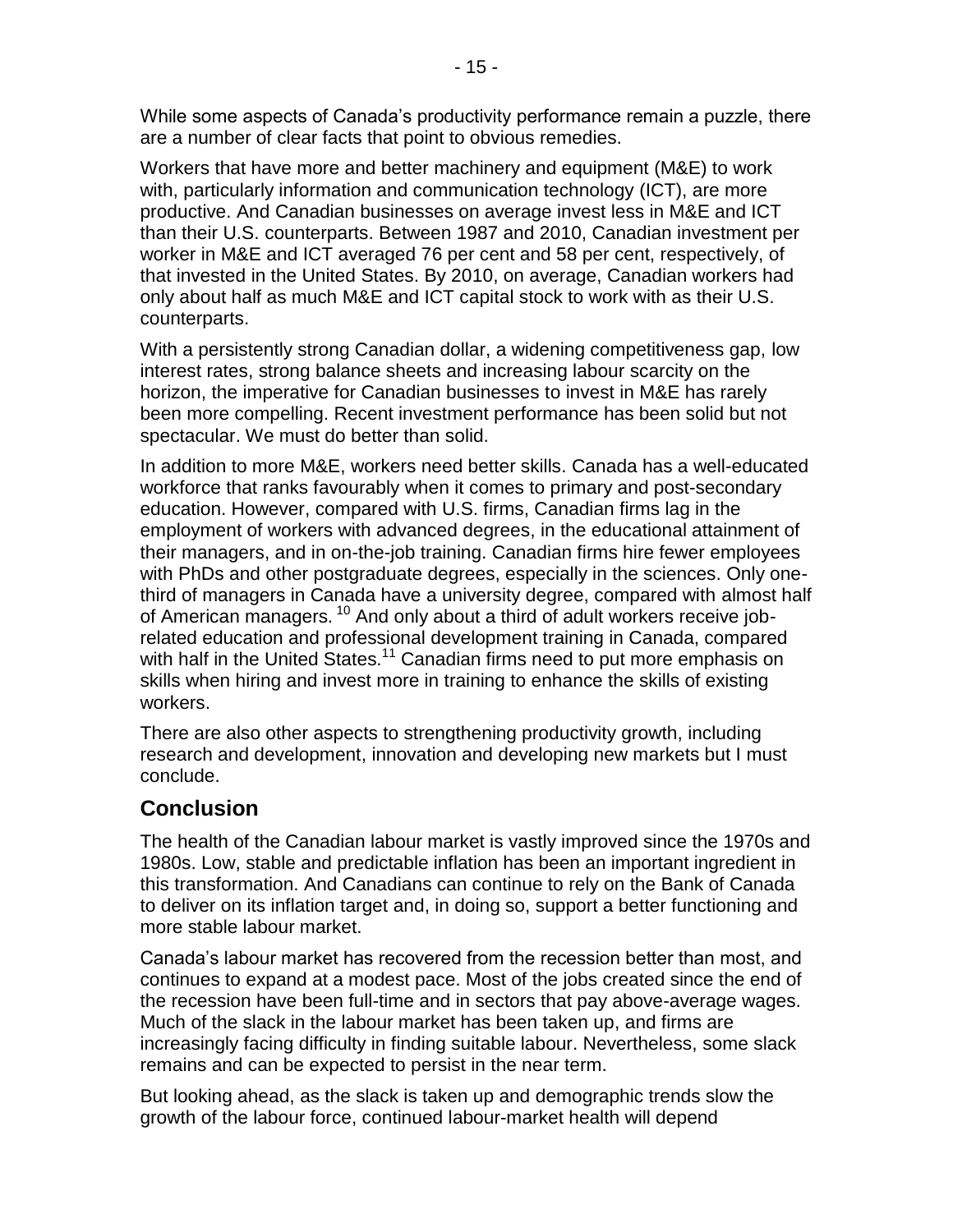increasingly on reducing barriers to work, connecting workers with jobs, and facilitating a more mobile and more productive workforce.

Thank you.